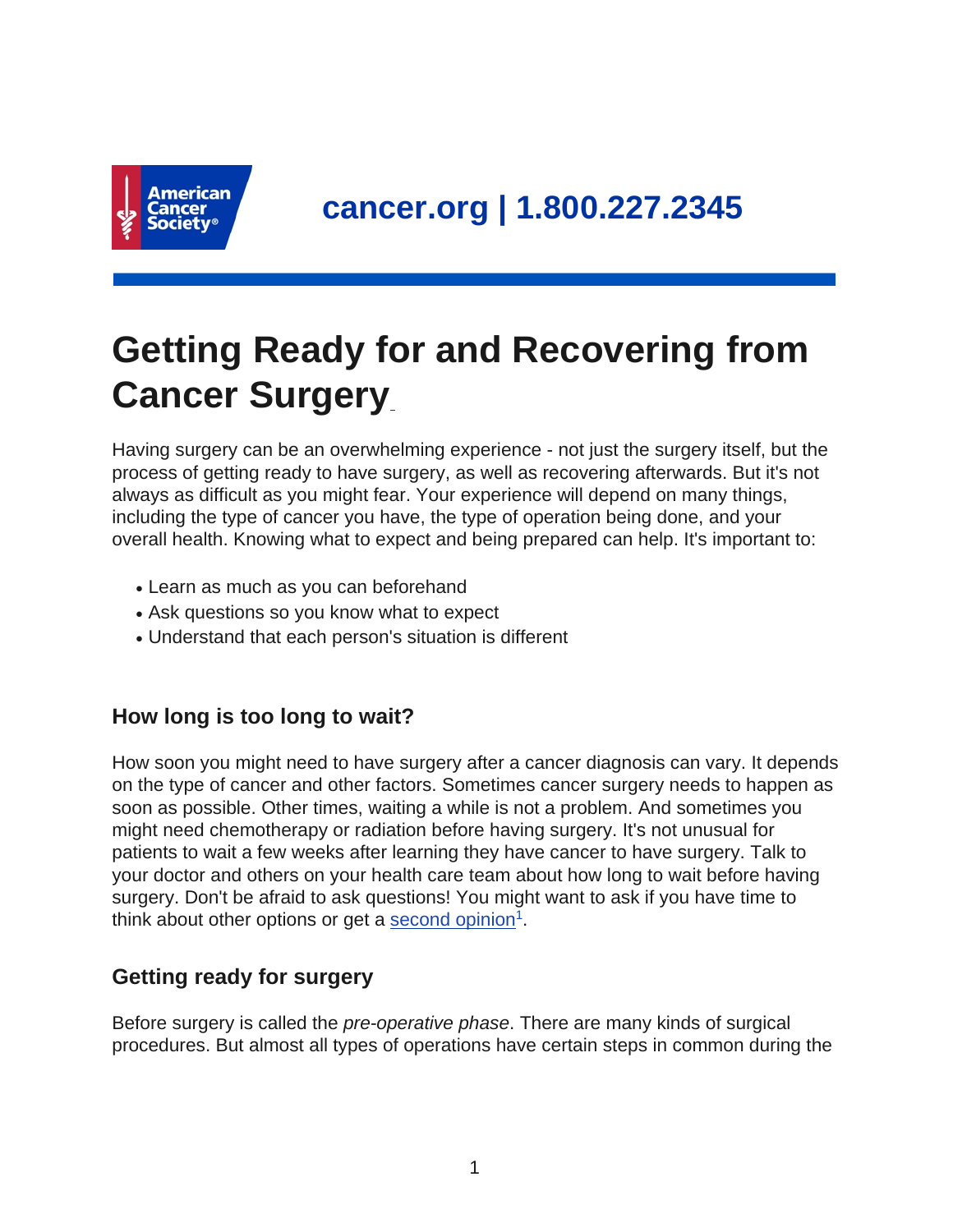pre-operative phase.

### **Informed consent**

Your health care team will give you details of the surgery before you give permission for them to do it. This is called [informed consent](https://www.cancer.org/treatment/finding-and-paying-for-treatment/understanding-financial-and-legal-matters/informed-consent.html)<sup>2</sup>. Sometimes details about informed consent vary from state to state, but your health care team will most likely do the following:

- Talk to you about your options, including how long it will be before surgery is scheduled
- Teach you about the operation, including the benefits, risks, and side effects
- Teach you what to expect before, during, and after surgery
- Have you sign consent forms
- Order some testing that will help them know you're healthy enough for surgery
- Give you hints, tips, and pointers to get you organized and ready for surgery and the recovery period

### **Questions to ask before cancer surgery**

You might want to ask your health care team, doctor, or surgeon some of the questions listed here, if you don't hear the information first, or if you need to understand it better. The answers might help you feel better about your decision and know what to expect.

- Exactly what will you do in this operation?
- Will all the cancer be removed, or just some of it?
- What are the chances the surgery will work?
- Will I need other cancer treatments before or after surgery?
- Am I healthy enough to go through the stress of surgery and anesthesia?
- How long will the surgery take?
- Who will update my family?
- Will I need blood transfusions?
- Will I be in a lot of pain? Will I have tubes (drains or catheters) coming out of my body?
- How long will I need to be in the hospital?
- How will my body be affected by the surgery? Will any of the changes be permanent?
- How long will it take for me to get back to my usual activities?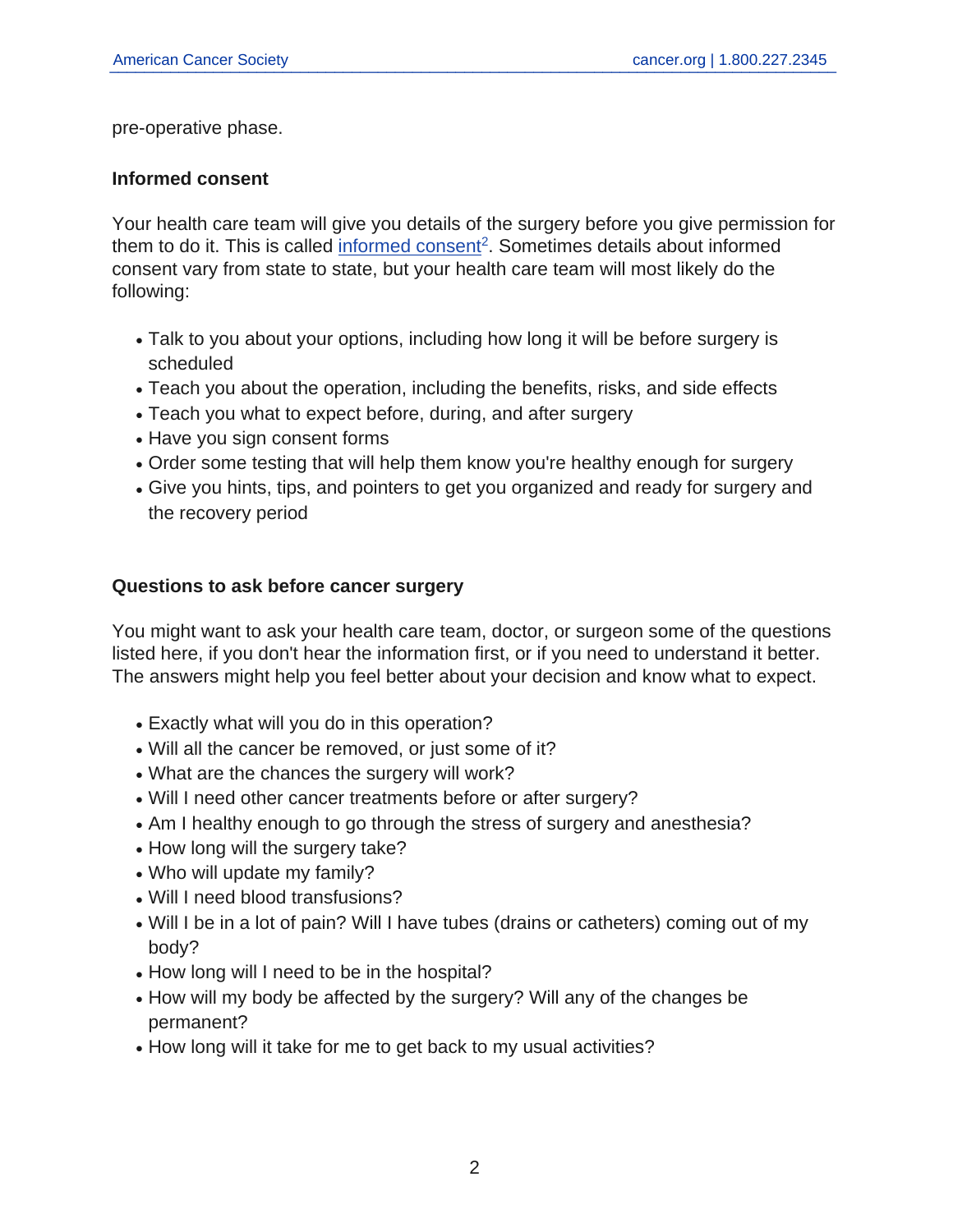- $\bullet$  What are the [possible risks](https://www.cancer.org/treatment/treatments-and-side-effects/treatment-types/surgery/risks-of-cancer-surgery.html)<sup>3</sup> and side effects of this operation?
- What will happen if I don't have the operation?
- If this surgery doesn't work, are there other cancer treatments I can get afterwards?
- Will my [insurance](https://www.cancer.org/treatment/finding-and-paying-for-treatment/understanding-health-insurance.html)<sup>4</sup> pay for this surgery? How much will I have to pay?
- Are you certified by the American Board of Surgery and/or a Specialty Surgery Board?
- Are you experienced in operating on my kind of cancer? How many operations like this have you done?
- Do I have time to get a [second opinion](https://www.cancer.org/treatment/finding-and-paying-for-treatment/choosing-your-treatment-team/seeking-a-second-opinion.html)<sup>5</sup>?

## **Other things that could affect surgery**

**Tobacco:** If you smoke, your surgeon may ask you to stop before surgery. Using tobacco tightens (constricts) blood vessels and reduces the supply of oxygen to your body tissues. Smoking can delay healing and recovery. It can also increase the risk of complications after surgery.

**Diet and alcohol:** Being overweight or obese may affect surgery and recovery. Your surgeon may ask you to improve your diet, lose weight, or actively exercise before surgery. You may be advised to stop drinking alcohol, too.

**Medications:** Often the surgeon will ask you to stop taking certain medications, such as anti-inflammatory pain medications and blood thinners. This is because those medications can increase your risk of bleeding during the surgery.

**Other drugs:** Be sure to tell your doctor and surgeon about all medications, including vitamins, supplements, and marijuana or street drugs you may use. Some of these may lead to problems before and after surgery.

**Anesthesia history:** You will probably be asked if you or your family members have had problems in the past with anesthesia. This is because there are things that can be done to prevent problems, such as nausea, vomiting, and being overly sleepy after getting anesthesia.

### **Pre-operative testing**

You'll probably need some tests so your health care team can understand your overall health and to find out if you can tolerate surgery. The tests you might need will depend on your situation, but here are some of the common tests that might be done:.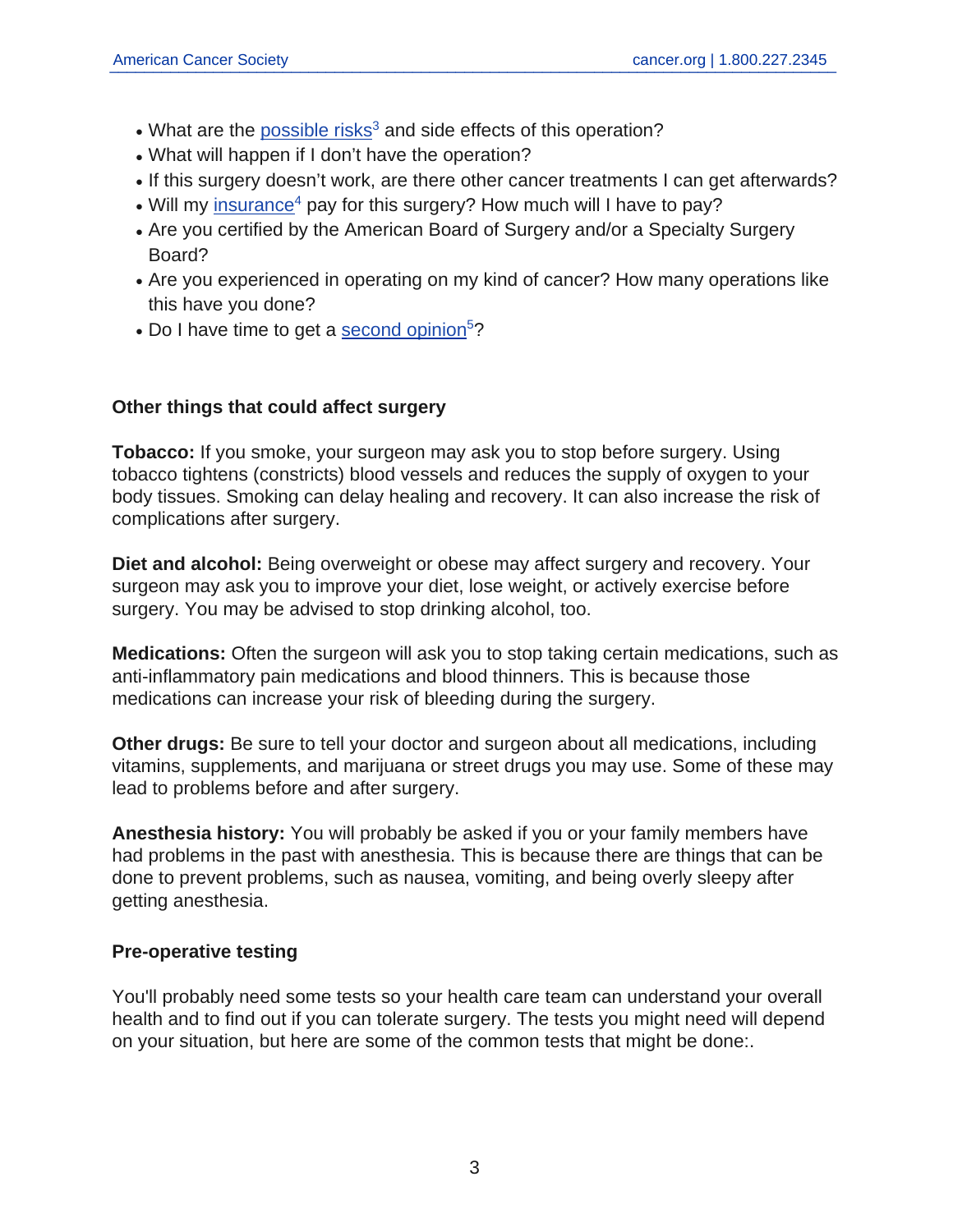- Blood tests to check your blood count, blood sugar, kidney and liver function, and your risk for bleeding
- Urine test to make sure your kidneys are working and to check for infection
- Chest x-ray to check your lungs
- Electrocardiogram (ECG or EKG) to check your heart
- Other x-rays, tests, or scans

## **Prep for surgery**

Usually a "prep" is needed before surgery that involves getting anesthesia. You will most likely be told to stop eating food and drinking liquids at a certain time before surgery. Sometimes you will be told to stop eating solid foods at a certain time, and then liquids will be stopped later. Some surgeries require you to take a laxative or enema beforehand to be sure your bowels are empty. You may need to have an area of your body shaved before surgery to keep hair away from the surgical site and your skin will be cleaned well before the operation to reduce the risk of infection.

# **Getting Anesthesia**

Anesthesia makes you unable to feel pain for a period of time. Depending on the type and extent of the operation, you may get drugs to make you sleep, too. In some cases, you may have a choice as to which type of anesthesia you prefer.

- Local anesthesiais often used for minor surgeries, such as biopsies near the body surface. A needle is used to put a drug into the area. This numbs the nerves that cause pain. You stay awake and usually feel only pressure during the procedure. You can usually go home shortly afterwards.
- Topical anesthesia is rubbed or sprayed onto a body surface instead of being put in with a needle. For example, a spray is sometimes used to numb the throat before a scope is passed down to the stomach or lungs. Like local anesthesia, you can usually go home shortly afterwards.
- Regional anesthesia(such as a nerve block or spinal anesthesia)numbs a larger part of the body, but you stay awake. For example, a needle can be used to put medicine into an area around the spinal cord, which affects certain nerves coming out of it. But a nerve block may also mean injecting medicine around nerves in the arms or legs. The location the injection is given depends on what part of the body needs to be numb. Medicine may be given as a single injection or as an ongoing IV infusion. You stay awake, but you may be given something to help you relax. You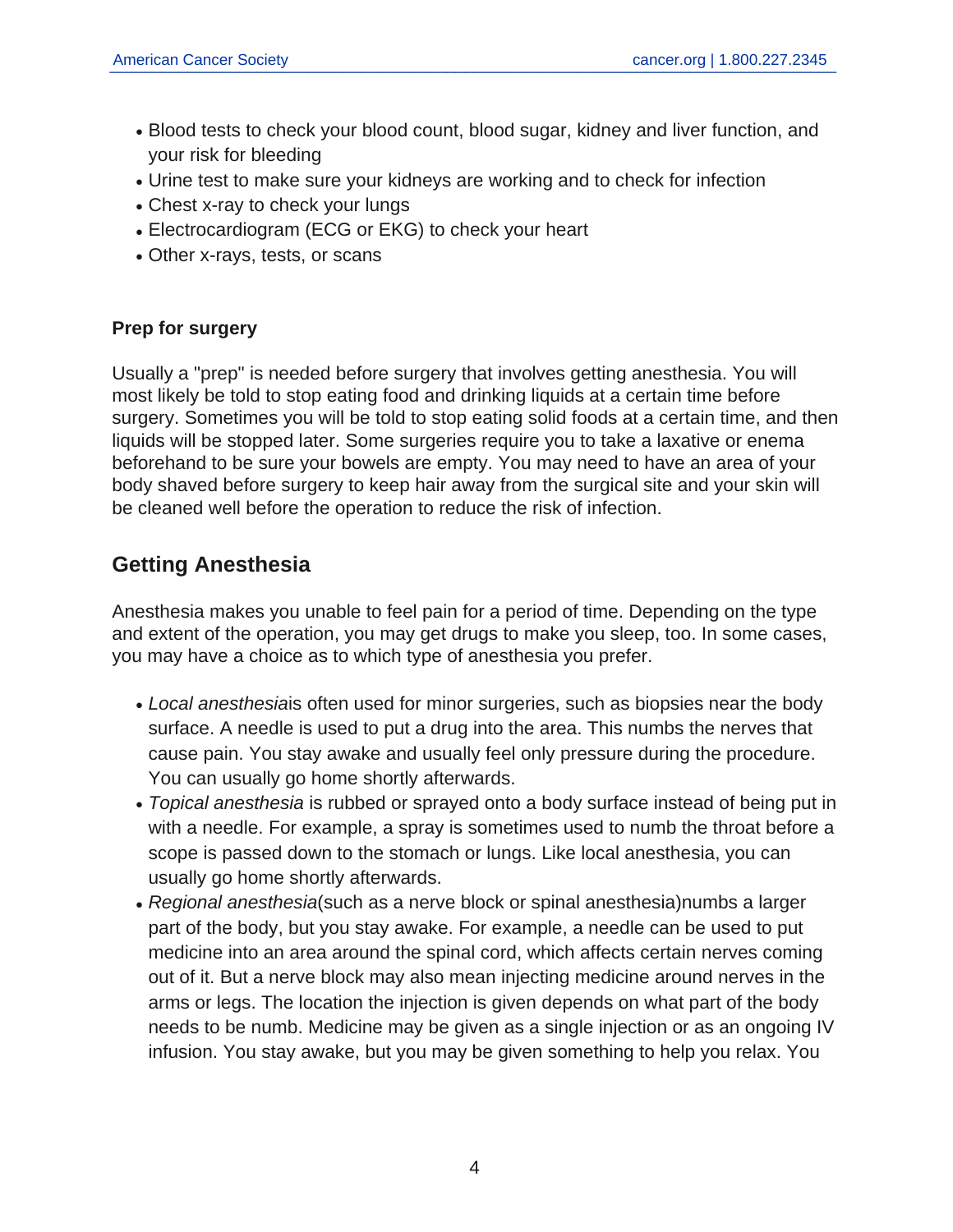will go to the recovery room until some of the anesthesia wears off.

- Twilight anesthesia is a mild dose of a drug through an IV that sedates you. It does not make you become unconscious, but you are sedated and asleep. You won't remember the surgery and the time right after. You will go to the recovery room until some of the anesthesia wears off.
- General anesthesiaputs you into a deep sleep so you are unconscious for the surgery. It's often started by having you breathe in a drug through a face mask or by putting a drug into a vein in your arm. Once you are asleep, an endotracheal or ET tube is put in your throat to make it easy for you to breathe. Your heart rate, breathing rate, and blood pressure will be closely watched during the surgery. A doctor or nurse who specializes in giving anesthesia (either an anesthesiologist or nurse anesthetist) takes care of you while you are asleep. They also take out the ET tube when the operation is over. You won't remember the surgery and the time right after is often very hazy. You will go to the recovery room until some of the anesthesia wears off.

# **Recovering from surgery**

How fast you recover from surgery depends on the kind of surgery you had and your overall health. Be sure to ask your health care team what you might expect in the period right after your surgery.

### **Tubes and catheters**

Your throat may be sore for a while if you had an endotracheal (ET) tube. You might also have tube (called a Foley catheter) draining urine from your bladder into a bag. This is usually taken out as soon as possible after surgery to prevent infection..

## **Surgical drains**

You may have a tube or tubes (called *drains*) coming out of the surgical opening in your skin. Drains allow the excess fluid that collects at the surgery site to leave the body. Your doctor will take them out as soon as possible when they stop collecting fluid, depending on the type of surgery you had.

### **Eating and drinking**

You may not feel like eating or drinking after surgery, but this is an important part of the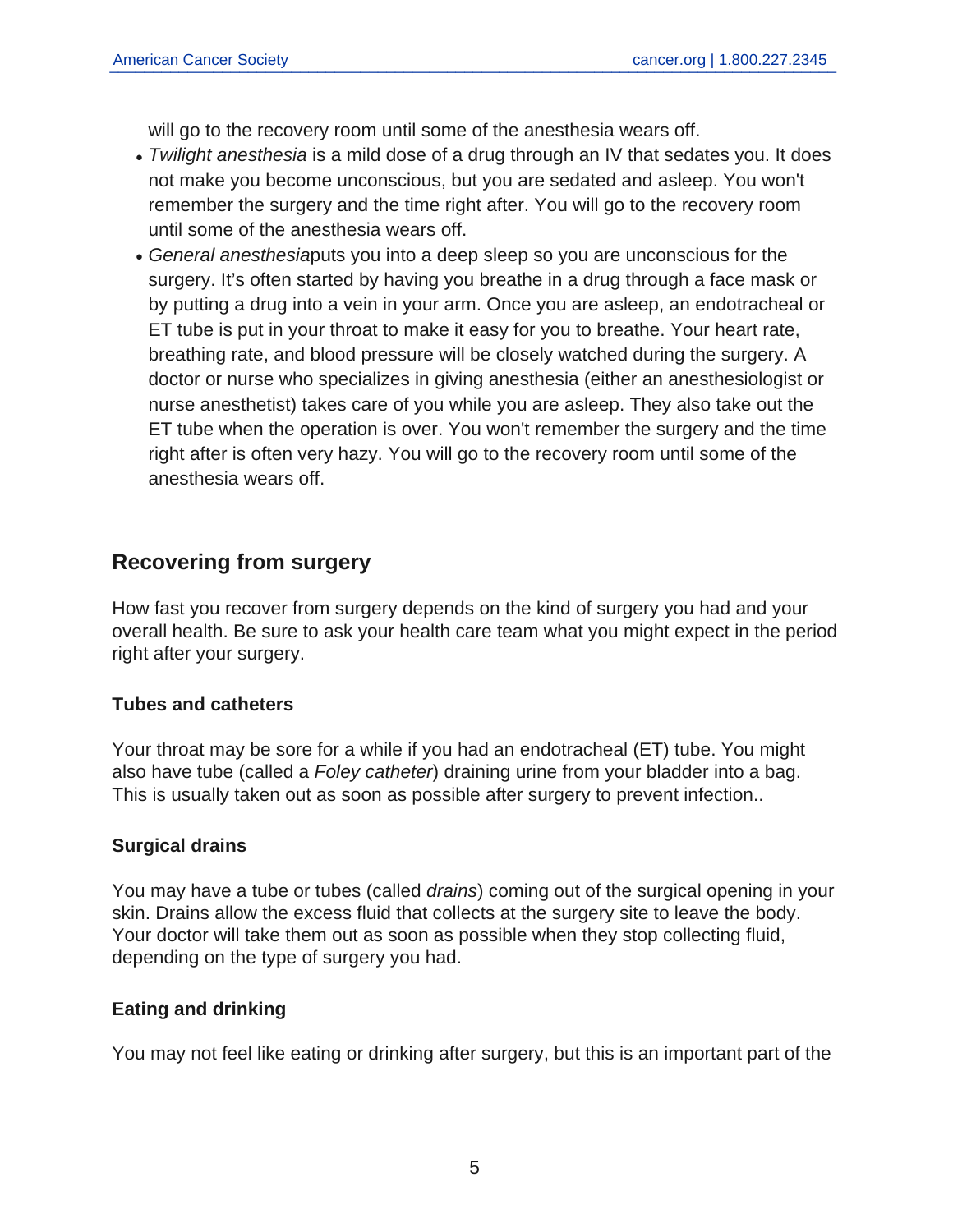recovery process. Your health care team may start you out with ice chips or clear liquids. If you have a catheter collecting your urine, they will check that you are passing urine normally after they take it out. They may want to measure the amount of urine you make by having you go in a special container.

The stomach and intestines (digestive tract) is one of the last parts of the body to recover from the drugs used during surgery. You'll need to have signs of stomach and bowel activity before you'll be allowed to eat. Along with checking your surgical wound and other parts of your body, your doctor or nurse will listen for bowel sounds in your belly and will ask if you have passed gas. These are signs that your digestive tract is starting to work normally again. You will probably be on a clear liquid diet until this happens. Once it does, you may get to try solid foods.

## **Activity**

Your health care team will probably try to have you move around as soon as possible after surgery. Sometimes they will even have you walk or go to physical therapy the same day or next day. While moving around or getting used to the devices may be hard at first, these things help speed your recovery by getting your digestive tract moving, helps your circulation, and helps prevent blood clots. Again, be sure to let your team know if you're having pain that is affecting your activity, so they can give you medicine to control it.

Some patients will have devices wrapped around their legs that squeeze gently and release every so often to also help your circulation and prevent blood clots.

Your team may also encourage you to do deep breathing exercises. You might have a device called a spirometer that you will need to use. This helps fully inflate your lungs and reduces the risk of lung infection (pneumonia).

# **Going home after surgery**

Discharge planning to go home or to another setting will start very soon after surgery. The plans get more final once you're eating, drinking, and walking. Of course, this will depend on other factors too, such as the results of the surgery and tests done afterward.

[Pain control](https://www.cancer.org/treatment/treatments-and-side-effects/physical-side-effects/pain.html)<sup>6</sup> is important, both while you are in the hospital, and at home if you need it. If you're in pain, be sure to let your health care team know.

Before you are discharged, be sure that you understand these things: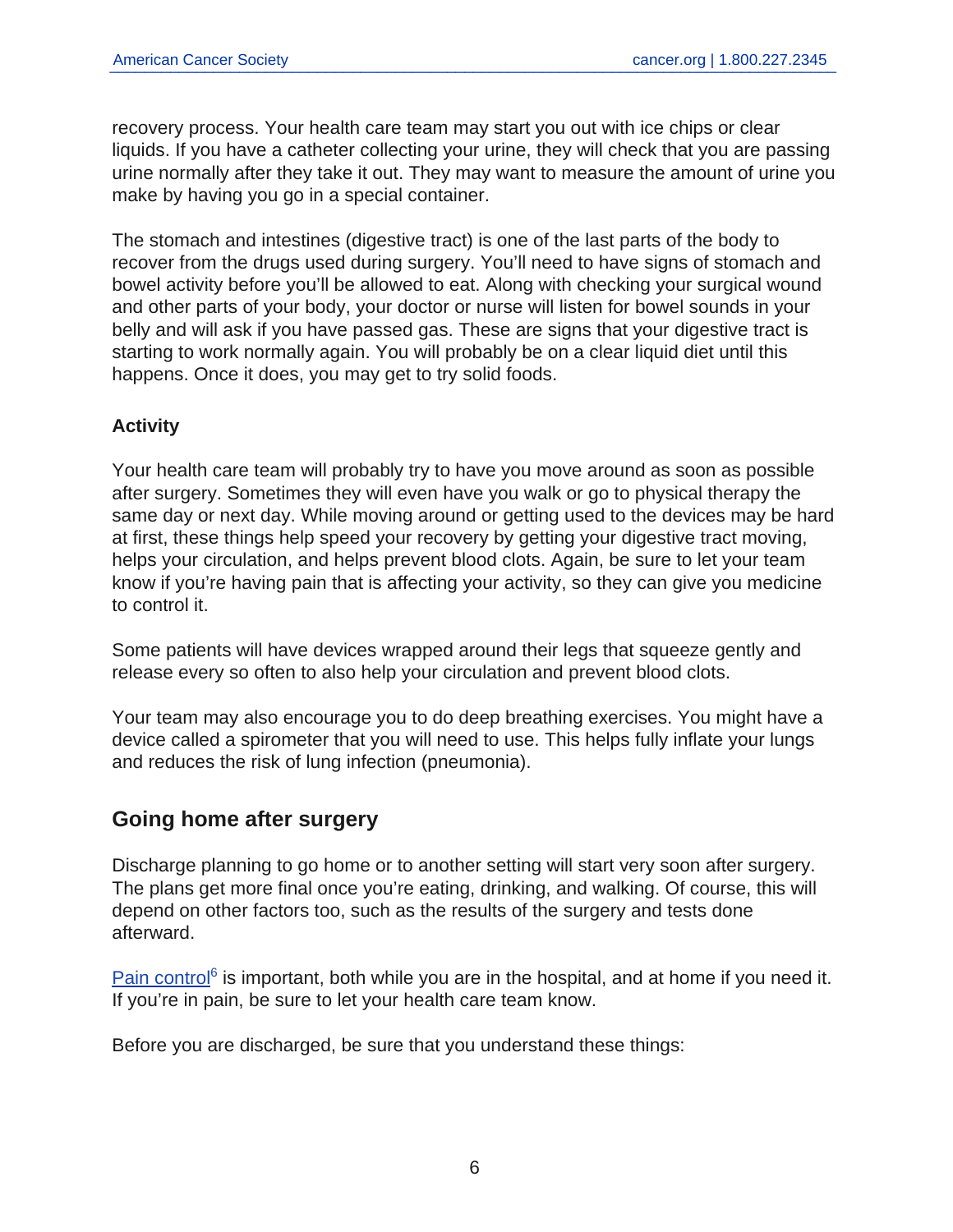- How you will care for your wound (and drains) at home
- What to look for that might need attention right away
- What your activity limits are (driving, working, lifting, etc.)
- Other restrictions (diet, those related to pain medicine, etc.)
- What medicines to take and how often to take them, including pain medicines
- Who to call with questions or problems if they come up (Make sure you know who to call if you have problems after hours or on the weekend.)
- Whether you should be doing anything in terms of rehabilitation (physical activity or physical therapy)
- When you need to see the doctor again

Recovery is different for everyone. Wounds heal at different rates, and some operations are more involved than others. You may need help at home for a while after surgery. If family members or friends are unable to do all that's needed, your health care team may be able to arrange to have a nurse or nurse's aide visit you at home for a short while.

Fully understanding the likely result of the operation before it's done is an important part of helping you adjust to the changes that have been made to your body. It is completely normal to need to take time to get used to any permanent changes in your body. Sometimes these changes can be really hard to get used to, and it's ok to feel sad or angry about them. Your health care team is ready to help you with those feelings, and won't be surprised if you tell them that you feel this way. It's important to let your care team know if you are feeling. Be as specific as you need to with your questions, and make sure your health care team gives answers you can understand.

### **When to call your doctor after cancer surgery**

At this time, you're probably more in tune with your body than you've ever been in your life. You notice every physical change. Don't take any physical symptoms you may have lightly. Be sure you know how to contact your health care team members after hours and on weekends and holidays.

Some surgery side effects may come and go quickly, but others may be a sign of serious problems. Tell your doctor or nurse right away if you suffer from any of the following symptoms after surgery:

- A fever (instructions for this can vary so check to be sure what fever is high enough to call about)
- Intense (shaking) chills
- Bleeding from your surgical site or drain site, or unexplained bruising and bleeding